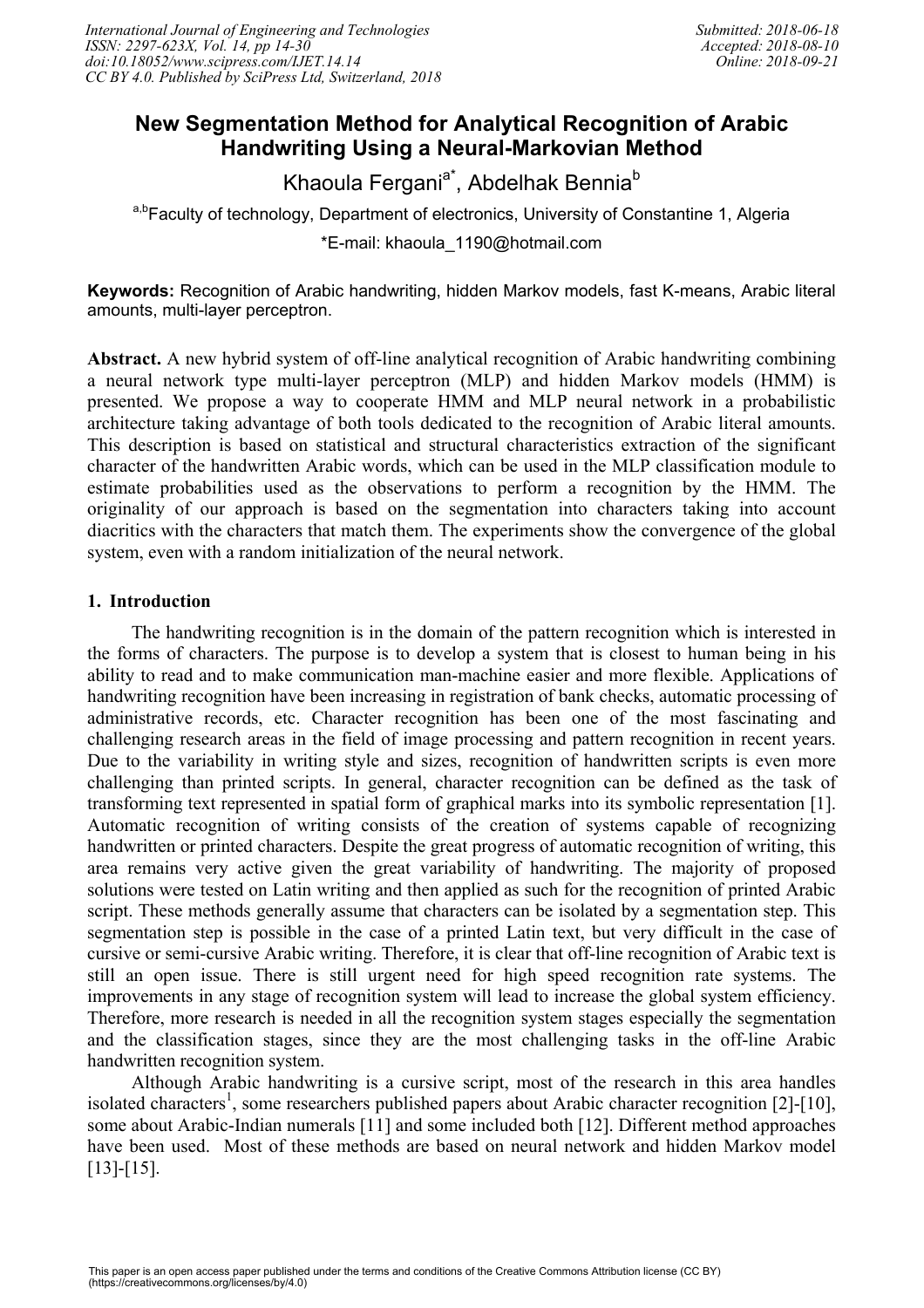#### **2. Related Work**

The cursive nature of the Arabic script, the overlapping between the characters, different forms of each letter depending on its position in the word or the writing style and the presence of the secondary characters like dots, hamza and diacritics, are all factors that increase the difficulty of recognition. Osman [16] developed a segmentation algorithm for Arabic handwriting. The first step in the algorithm was to divide the selected image into lines and sub-words, then trace the sub-word contour. Finally, the algorithm detects the exact points where the contour changes its state from a horizontal to vertical or curved line and consider those point as a segmentation points. The algorithm achieved 89.4% segmentation accuracy on 537 tested words from the IFN/ENIT database. Alma'adeed et al. [17] and Gouda and Rashwan [18] propose a system of segmentation in handwritten Arabic text letters, the potential points of segmentation are at the level of the local minima of weak external contour. These points of segmentation are subject to a set of rules to validate them or reject them. For the validation of their segmentation tool, they use a character recognizer, but this idea remains with the state of project, which it does not seem be carried out thereafter. Boulid et al. [19] present an approach inspired by the perception mechanisms involved in human reading process to automatically extract text lines from Arabic handwritten documents. The proposed approach is based on multi-agent systems to detect and combine the components connected belonging to the same line. Samoud et al. [20] propose three criteria of evaluation for the comparison of two methods of segmentation for Arabic handwritten words. The first method of segmentation is based on a combination of projection and the minima and maxima of the out-line of the picture. The second method is a combination of Hough Transform and mathematical morphology. These methods are developed, evaluated and compared in reference to the IFN/ENIT database. Lawgali et al. [21] exploited the fact that segmentation points, which occur at the end of a character and the beginning of the next, are usually located in the region surrounding the baseline. The segmentation algorithm starts with segmenting the word into sub-words and then the baseline of each sub-word is computed. The vertical projection is used to find the candidate points for the segmentation. The algorithm has been tested using 800 handwritten Arabic words taken from IFN/ENIT database and has achieved 82.98% character accuracy. However, this algorithm could not segment the alphabets (س, ش) into three segments rather it only segmented them into one. Tamen and Drias [22] tried to overcome the over-segmentation problem in the segmentation stage by pasting the segmented parts to rebuild the whole character form after the rejection or the ambiguousness decision in the recognition stage. The training was done using the back propagation algorithm with all the pre-segmented Arabic characters and their different positions written by three different persons.

The field of recognition of handwritten Arabic words is a broad field that contains a large number of methods of classification which are more or less well suited to the handwriting recognition. However, it did not highlight the unquestionable superiority and the choice of a method of classifying compared to others. Different methods have been proposed and high recognition rates are reported for handwriting recognition using hidden Markov models and neural networks. Al-Khateeb et al. [23] have presented an off-line recognition system Arabic handwritten text. The features were extracted from the segmented words using sliding window. The extracted features are fed to the HMM classifier. In order to improve accuracy, the HMM result is further refined by using a re-ranking scheme. Using the IFN/ENIT database, the system has achieved 95.15% recognition rate. Using an explicit segmentation module, El-Zobi et al. [24] have presented an offline handwriting Arabic words recognition system based on hidden Markov model. Instead of using sliding window based features, they used shape representative features for each letter in each handwritten form. They have used two databases; the IESK-arDB for training and testing, and the IFN/ENIT database samples for validation. The recognition rates have reached 71% on the first database and only 42% for the second. Hussien et al. [25] proposed an optical character recognition Arabic handwritten using the Hopfield neural network. They used a small database for eight Arabic letters with a success rate of 77.25%. El-Adel et al. [26] presented a neural network architecture based on the fast wavelet transformation, learning and classification of the Arabic system of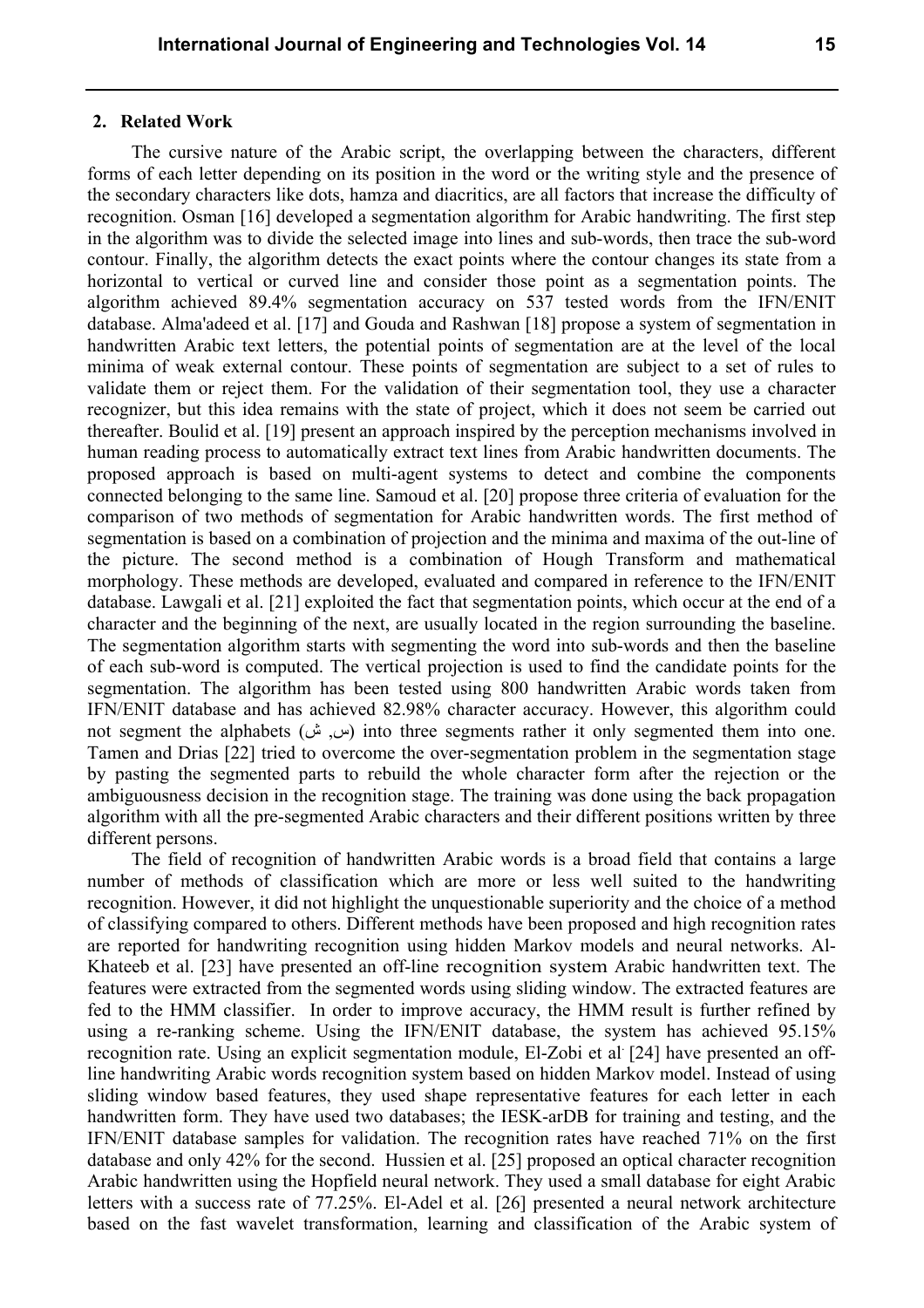handwritten character tests were conducted using the IESK-arDB data set that includes 6000 segmented characters. The rate of classification for groups of characters is 93.92%. Elleuch et al. [27] introduced an Arabic handwritten characters recognition using deep learning**.** The approach has been tested on the HACDB database with a classification error rate of 2.1%. Shatnawi et al. [28] model real distortions in Arabic script by using real examples of handwritten characters to recognize characters, they reach a 73.4 % recognition rate. Kef et al. [29] introduced a fuzzy neural network for Arabic handwritten characters recognition. The average result of the recognition rate is 93.8%. Al-Abodi and Li [30] have proposed a new system of recognition based on geometric characteristics of Arabic characters. The IFN/ENIT database has been used in their experimental results. The average result of the recognition rate is 93.3% to 596 words. Lawgali et al. [31] introduced a new framework for the recognition of handwritten Arabic words based on segmentation. An artificial neural network has been used to identify the shape of the character using its characteristics obtained by applying discrete cosine transform. The average result of the recognition rate is 90.73%. Benouareth and Sellami [32] presented a reference system for the recognition of cursive writing off-line based on hidden Markov models, and analytical type without segmentation. The step of recognition is based on extraction of vector of characteristics according to the technique of sliding windows but with different inclinations. The step of combination allows merging the results post-processed to produce the most suitable candidate. The approach proposed by Kundu et al. [33] and Pervez and Al-Ohali [34], is based on a sequential combination of a neural approach with a Markov approach, architecture has properties interesting both in terms of their performance and their relative small size. The method proposed by Pechwitz and Maergner [35] present a recognition system based on HMM of one semi-continuous dimension. Experiments have been made on the four distinct sets (a, b, c, d) of the IFN/ENIT base containing 26.459 handwritten Arabic words, all (a, b, c) is used for learning and overall d is used for the test. The system is obtained a recognition rate about 89%. The method proposed by Dreuw et al. [36] is to introduce a system based on HMM for the off-line recognition of Arabic script that explicitly models the white spaces between the characters and the related pieces of Arabic words (PAW). A visual inspection of the models of learning has shown the need for a precise modeling and adaptation of the lengths of characters. Experiments are conducted on the IFN/ENIT database. The system reached rate recognition of 92.86%. The method proposed by Benouareth et al. [37] describes off-line Arabic word recognition system without constraint-based approach without segmenting (segmentationfree) and semi-continus hidden Markov models with state time explicit, they offer a new version of the Viterbi algorithm taking into account the explicit state duration modeling. The results obtained realize a rate of 90.20% throughout 26.459 Arabic words of the IFN/ENIT database. The approach proposed by Mohamad et al. [38] is based on the combination of three classifiers based on homogeneous HMM. All the classifiers have the same topology as the reference system and differ only in the orientation of the sliding window. The results reported an a single classifier. Al-Khateeb et al. [39] offers off-line Arabic handwritten words recognition system, the vectors of features are used to classify the words using the classifier K-nearest neighbors. The proposed system has been tested successfully on the IFN/ENIT database. The experimental results show a recognition rate of 76.04%. El-Sawy et al. [40] models a deep learning architecture, a convolutional neural network was trained and tested to their database that contains 16800 handwritten Arabic characters. The use of a convolutional neural network led to significant improvements, indeed, they reach a classification error average of 5.1% on the test data.

In this brief, we conclude that HMMs dominate the field of the cursive handwriting recognition, the performance of a classifier rely on the quality of the features and of the classifier itself. A good set of features should represent the characteristics of a class and it is also invariant as possible for changes in this class.

To address the problems faced by researchers, and given the limitations of existing approaches to the recognition of Arabic script and the difficulties of the Arabic word segmentation, many of research are turned to use hybrid methods and in particular to the neural-Markov methods. Such a system needs to take into account a large number of the variability of characters, the main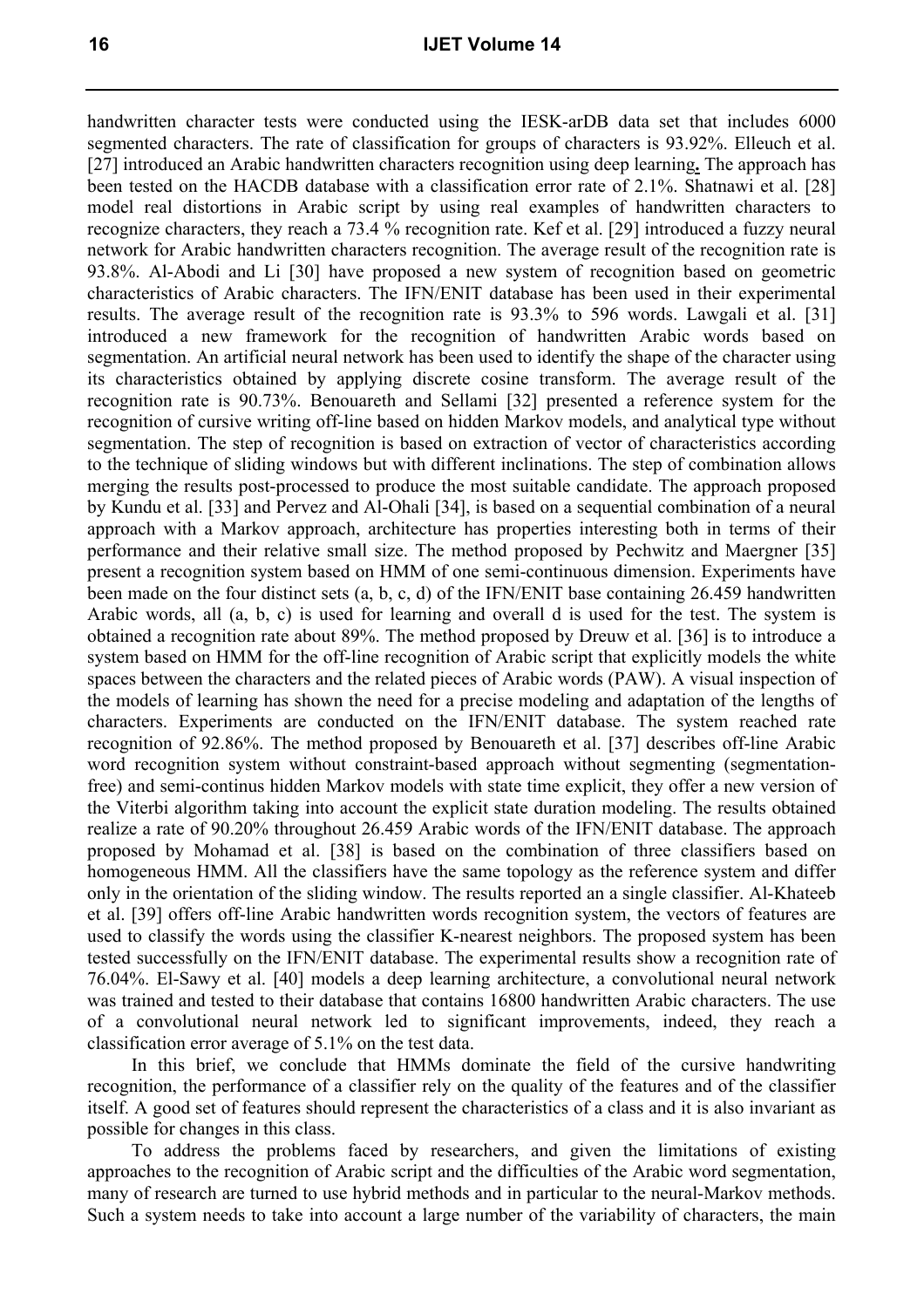advantage of the HMM is attributed to their probabilistic framework, which fits well with the nature of the signals noise as the case of handwriting. The main argument for the use of the MLP for the probabilities of output, it is that it is driven in a discriminative way and that no assumption is made on their distributions. Motivated by these advantages, we have proposed a recognition system evaluated using a hybrid model-based on neural network type multi-layer perceptron and hidden Markov models in a limited vocabulary.

## **3. The Hybrid System**

A hidden Markov model is a stationary Markov chain where the observation is a probabilistic function of the state. We also have a notion of observation sequence that appears, meaning, at every given moment, there is a realization of a random variable according to the probability distribution associated with the state currently visited.

The recognition system models the words and characters in the form of Markov models hidden. The system is analytical where patterns of words are constructed by concatenating the character models. The probability densities of observations in each state are modeled by a Gaussian distribution. Learning using the iterative Expectation-Maximization algorithm. During initialization, the observations are affected in states segmenting them linearly then the first parameters are estimated from this assignment [41].

The discrete time Markov models have two disadvantages, the first is that learning is not discriminating in that the parameters of each word model are adjusted only with the word images associated with its class. On the other hand, the weakness of the discrete system is that the observations are often continuous vectors, the use of discrete distribution models thus implies a preliminary phase of vector quantification, with the resulting degradation. It is interesting to include observation densities in Markov models using neural networks, which incorporate discriminant functions as a result of learning. The solution adopted to estimate the probability of occurrence of observations is to use a multilayer neural network.

## 3.1. *The multilayer perceptron and estimation of the parameters of the neuro-Markovian network:*

Topologically, the multilayer perceptron consists of three layers, the first layer is the input layer consisting of the vector of characteristics obtained from the input image, and the second layer has the hidden units. Finally, the output layer is dimensioned to the number of classes to be discriminated. A neural network is a system that learns from a base of examples containing forms of associated inputs and outputs adjusts its internal settings in our case the synaptic weights. At the end of an optimal training, the output of the multilayer perceptron is a good estimate of probabilities with respect to each class presented at the input of neural network. The outputs of the network asymptotically approximate the Bayesian probabilities belonging to the classes [41], [42].

## 3.2. *Estimate of the parameters by the MLP network:*

We use a perceptron multilayer to estimate probabilities of issue  $p(o_i / e_i, M)$ . Each state of the Markov chain will be considered as a network class and observation will be the feature vector extracted from the character. The markovian alignment uses the  $p(o/e)$  probability for observation of the character  $o$  since the state  $e$ , the two terms are related by the formula from Bayes:

$$
p(o/e) = \frac{p(e/o) \times p(o)}{p(e)} \tag{1}
$$

And for a sequence  $o_1, ..., o_n$  and a path  $e_1, ..., e_n$ :

$$
p(o_1, ..., o_n, e_1, ..., e_n, M) = \prod_{j=1}^n p\left(\frac{e_j}{o_j}, M\right) \times p\left(\frac{e_j}{e_{j-1}}, M\right) \times \frac{\prod_{j=2}^n p(o_j)}{\prod_{j=2}^n p(e_j)}
$$
(2)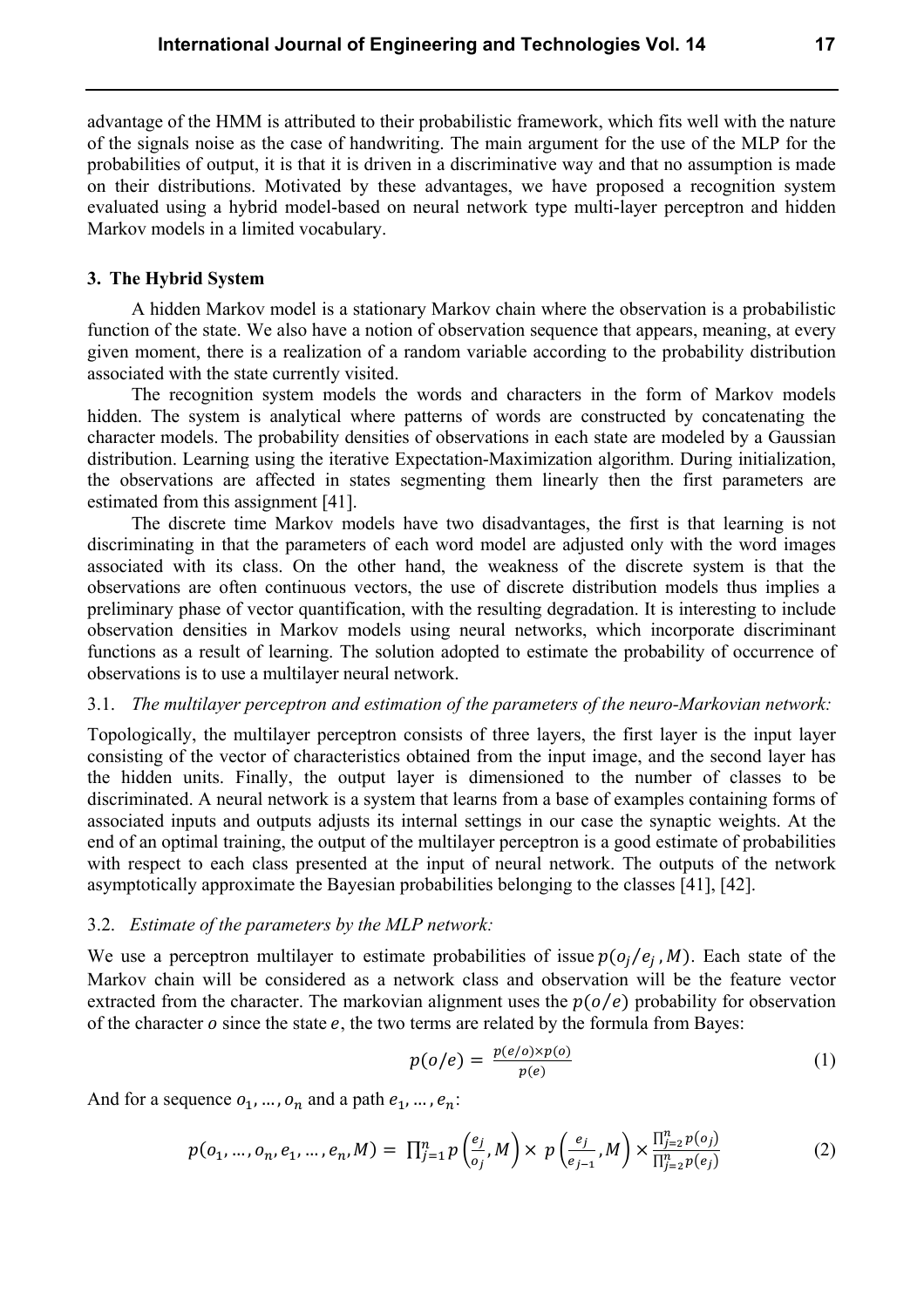As the product of the probabilities of the segments of image  $p(o_i)$  does not depend on the hypothesis of word  $M$ , we can write:

$$
p(o_1, ..., o_n, e_1, ..., e_n, M) = \frac{\prod_{j=1}^n p\left(\frac{e_j}{o_j}M\right) \times p\left(\frac{e_j}{e_{j-1}}M\right)}{\prod_{j=1}^n p(e_j)}
$$
(3)

The recognition is performed by finding the optimal path that will provide the class (discriminant path) in the case of one model for all classes, for this, the Viterbi algorithm determines the probability of the best path. After decoding, the observation series is associated with an optimal path, that is to say, one that maximizes the observation probability according to the formula (3). This path provides labeling for each observation by indicating the hidden Markov chain state with which it is associated. Learning consists in estimating the probabilities of transitions and observations for all the characters constituting the lexicon. The different probabilities of transitions between states are estimated by counting on the whole learning base. The probabilities of observation of characters are estimated by the outputs of the neural network, this network have as many outputs as possible states.

## **4. The Experimental Phase**

## 4.1. *Architecture of the system proposed:*

We present a new method of segmentation for recognition of handwritten words based on a hybrid system type neuro-Markovian incorporating neural networks and hidden Markov models in a complementary architecture. The most common strategy in hybrid systems neuro-Markovian is to use neural networks to estimate Markovian model observation probabilities in their usual formalism. The proposed analytical method takes into account points and diacritics inclinations and the false positions in writing. Combination step merges the outputs produced by the HMM to choose the most suitable candidate word. Development start with the pre-processing of the images, then the extraction of the representative characteristics of those words to serve as input to the proposed classifier. In what follows, we will detail the work, giving first the general scheme of the system used before moving on to describe each completed step.



**Figure 1.** Methodology of the Arabic handwriting recognition.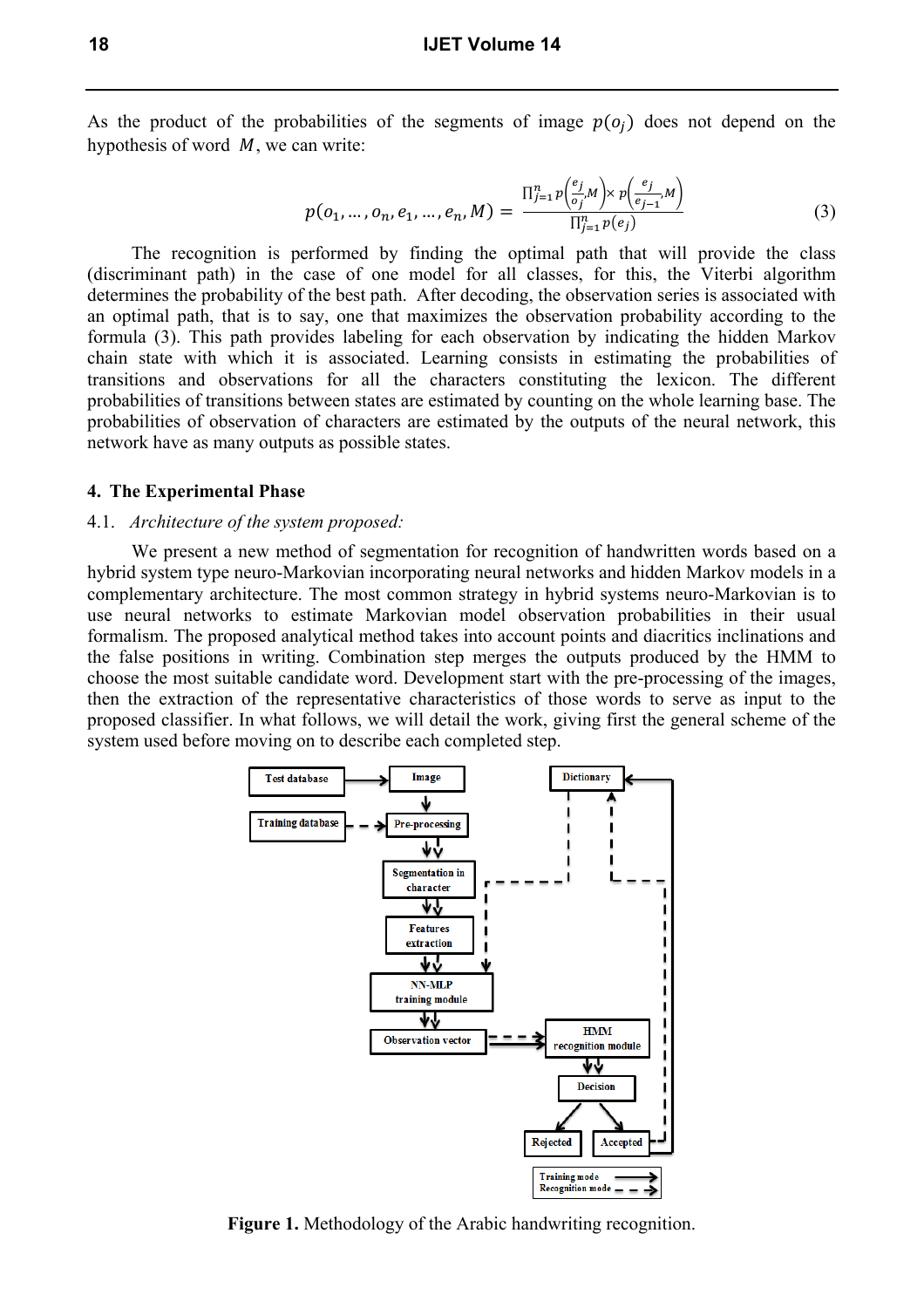#### 4.2. *Data collection:*

The main goal here is to collect images of Arabic handwritten characters and words written by many writers and to make the databases as much representative as possible. So, a form is designed to do so, the form consists of 34 alphabets and 37 words written by 120 scripters. Also we have asked writers to use their everyday writing in order to get the most natural and unconstrained way of writing. No restrictions were imposed on the writing instrument. Hence, word produced with a number of different writing instruments is included in the database (ballpoint pens, ink pens, and pencils) all with various stroke widths. An example of a filled form is shown in Figs. 6-8. All form pages were scanned using a high quality scanner. The output of the scanner can be either a (.jpeg) or (.bmp) format. After collecting all forms, characters and words were extracted automatically and pre-processed in order to remove noises.

## 4.3. *Pre-processing:*

The task of pre-processing is an important step in any system of recognition, the purpose of this step in the handwritten word recognition is to improve the readability of the image and remove details that do not have power discriminative in the recognition process. The proposed system takes as input an image scanned from a handwritten Arabic word. To ease the difficult task of identification, we use the binarization, smoothness, standardization, the skeletonization and the estimate of the baseline [43], [44].



**Figure 2.** Image preprocessing "word ألف": (a) Original image, (b) binary image and (c) skeleton image.

In our work, we examined the standardization operation that brings back the images of words and even the images of the characters to standard sizes and reduce all types of variations. Indeed, the size of a character can vary one entry to another, which can cause instability of parameters. The operation of smoothing is applied to eliminate the noise in the image and to describe it by a sequence of vectors of at least stable features. For this purpose, we use the algorithm of smoothing proposed in [14]. Extraction of characteristics (i.e. diacritical points) needs to estimate the baseline of word. The method described in [15], gives a good estimate of the baseline. It is based on the analysis of the histogram of horizontal projection after transformation to a binary image word [45]. To get the skeleton word we use the algorithm of Hilditch [46], he proceeds by successive refinements. The skeletonization is used to reduce the variability of writing style and make simple extraction of certain features. Generally, this will take a lot of time, and sometimes its application to Arabic script can remove diacritical points that are relevant primitives for the word discrimination. The algorithm of Hilditch has lower complexity and its application preserves the diacritical points. Fig. (2c) shows the result of the application of this algorithm in Fig. (2a).

## 4.4. *Segmentation method:*

Most of the currently proposed segmentation algorithms do not resolve the problem of duplication of characters in Arabic script. Segmentation stage is the most difficult stage, and the main source of errors in recognition. The purpose of this step is extraction of the characteristics obtained in vertical segmentation. The segmentation module that we implemented is achieved in two steps, segmented word in characters and the characters into related parts. It is a non-uniform segmentation based on the analysis of vertical projection histogram [45]. This algorithm is based on the skeleton of the word and the detection of the essential points (branch or cross). The general idea of this process is to make segmentation between each two branch points or crossing and the segmentation column must contain a single pixel after having extracted the skeleton of the word,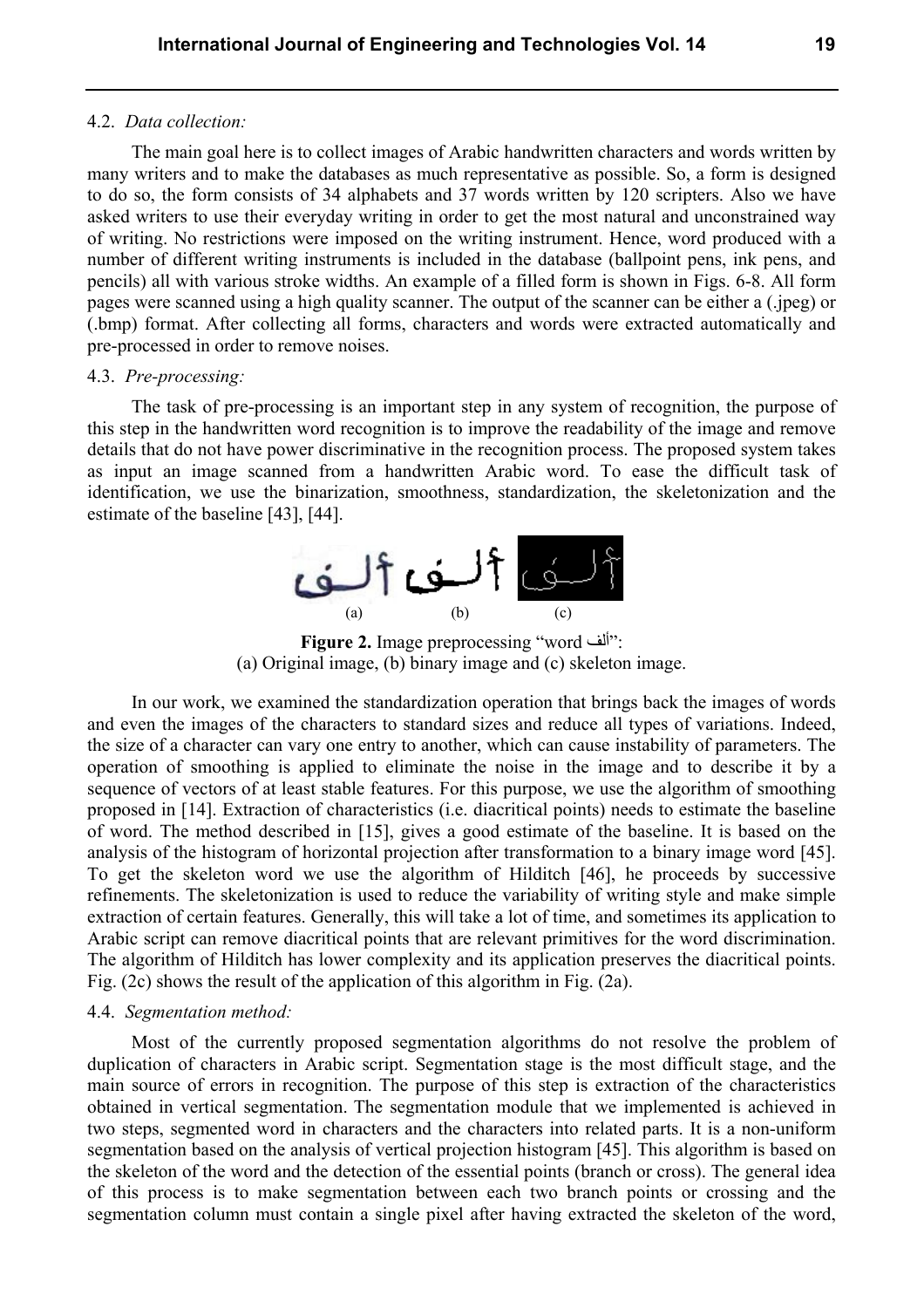this technique involves the word segmentation in individual characters, segmentation points are identified at the end of a character and the beginning of the next. The skeleton word representation we permit to obtain some characteristics that are difficult to extract from the bitmap representation. In order to isolate the characters, our approach is to find the characteristic points of the most common characters. These points are usually close to the baseline. The general idea of characters segmentation is to determine the baseline for the given word based on the horizontal projection. The vertical projection on the word done by summing the pixels of the characters vertically, we find the characteristic points of character, where segmentation should take place if the width of the segmented part does not have to be very small and there is a rapid change in the vertical projection in the vicinity of the point (the case of the character " $\omega$ ").



"ف" Beginning of character Segmentation points "<sup>1</sup>"Ending of character



## 4.5. *Extraction of characteristics and vectorization:*

Extraction of primitives is to transform an image (character, grapheme, word...) in a vector of fixed size primitives. This transformation is to change the space of data representation of the image to an N-dimensional space  $(\mathbb{R}^{N})$ . The choice of characteristics is very decisive for the stage of recognition. We used in our system a mixture between statistical and structural characteristics from the literature that give better results. After several tests, we chose features that seem relevant to the discrimination of Arabic words and all of these features have been selected for the description of each character [47].

## *a. Statistical characteristics:*

For these kinds of characteristics, we use the moments of projections: the mean  $\mu$ , variance  $\sigma^2$ which are calculated for different angles projection (horizontal, vertical, diagonal 45° and 135°), therefore, 08 features are extracted from the histograms of projection [48], [49]. For the description of a character, we choose Fourier descriptors which are introduced in the vector of primitives whose goal is to encode the contour in a more compact way. Fourier descriptors are invariant by translation, rotation and scaling [49], [50]. Also, we include the moments of Hu, these moments are descriptors overall since they take into account the internal organization of the shape of the character and a small number of these moments are used to describe a character. The moments of Hu are invariant to translations, rotations and scale changes [49], [51]. For these reasons, we are interested in this kind of attributes. Other moments are used are moments of Zernike, they are based on the principle of orthogonal polynomials. As a result, the reconstruction of the form from these moments is possible. A relatively small set of Zernike moments can characterize the overall shape of an object. If we use Zernike moments of higher order, the more precise is the reconstruction of the image of the object. The interest of calculating Zernike moments lies in their invariance vis-a-vis a translation, a change of scale or a rotation of a given form. We chose to calculate the Zernike moments from the skeleton of the word [49]. To extract density by zoning, the word is divided into three horizontal zones and each zone is divided into three vertical areas, we get finally nine areas. Densities in each area should be normalized by dividing by the surface of the area, since the words are not all the same size [52]. We get profiles of the handwritten word take into account diacritics, it is determined on a number of lines, in general, spread evenly over the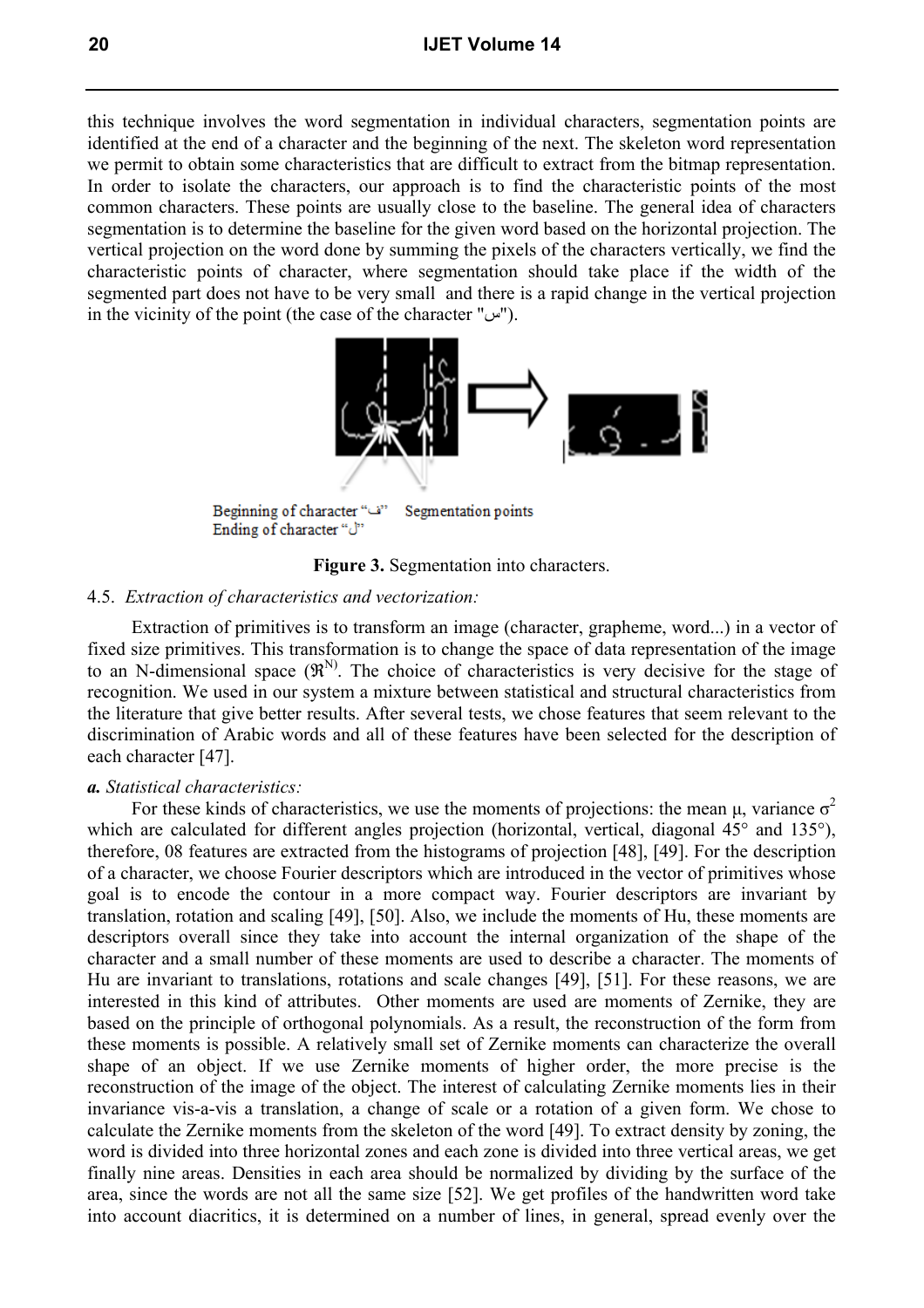height of the character, the distance between the left edge (respectively, right, upper, bottom and oriented) character and the first black pixel met on this line. The set of these distances defines a left profile (respectively, right, upper, bottom and oriented) character. Profiles must be normalized (dividing by the width of the image of the character), therefore we get a feature vector that contains eight profiles [61]. The direction of the plot is sufficient to define the shape of the skeleton, the most famous code is the Freeman code of 8-connectivity. For this method, we have obtained a vector that contains the distribution on the eight orientations, over the whole character from which we draw a vector of characteristics of dimension eight [43], [53].

## *b. Structural characteristics:*

Features which are calculated from the skeleton image correspond to firstly, characteristic points, they represent the black pixels in the skeleton of a word with a number of different neighbor of 0 and 2. There are two types, the extreme points and junction points. An extreme point corresponds to a segment beginning/end of a line segment. Junction points connect three or more in the skeleton word, and are divided into points of intersection and branch points [31], [43]. Secondly, we extract the ascenders and descenders, generally, the first step is the determination of the median area of the word that distinguishes the letters to ascenders or descenders. The method used is based on the analysis of the horizontal histogram. We are looking at the top line data index (m1) as well as in the lower part, the indices of the minima of the histogram respectively M1 and M2. In the ideal case, these two minima mark the middle zone [43]. Also, we extract and classify the secondary tracks, diacritical points corresponds to black pixels whose skeleton with a number of neighbors is equal to 0, these points are distinguished by their position (above or below the base line).



**Figure 4.** Detection the median area by horizontal projection.

In Arabic words, diacritics parties (hamza, point...) which can be considered as a secondary trait are an integral part of the characters, their number and their position above or below the character, change the meaning of the latter. This property has led us to detect the diacritics parts in the characters. For this purpose, we have adopted the compact setting by  $\delta$  such as  $\delta$  is the number of pixel. Therefore, discrimination between the main and secondary tracks on the one hand and between the secondary tracks themselves, can be done by application of the following chart: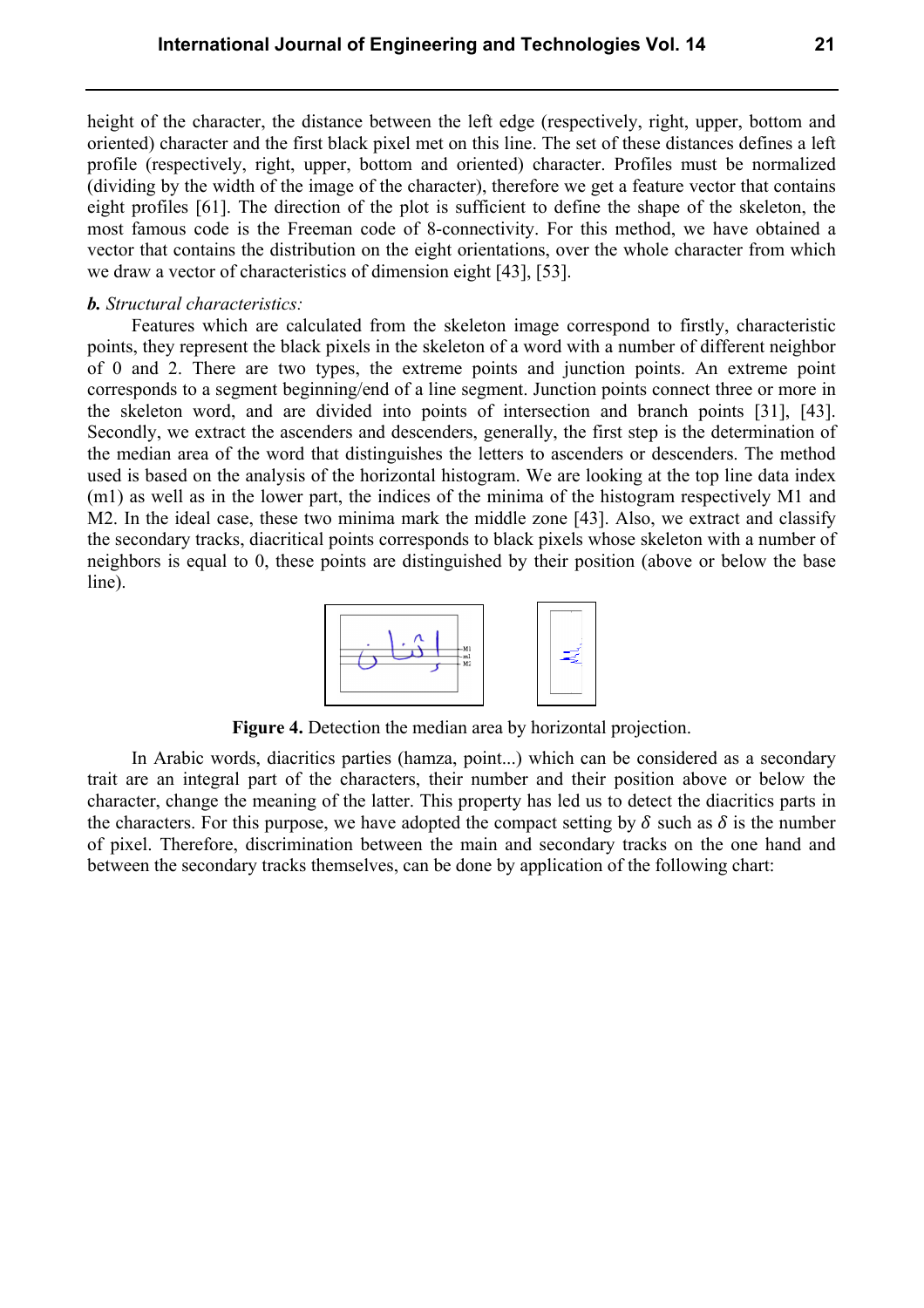

**Figure 5.** Traces classification flowchart.

Another characteristic is used pieces of Arabic word (PAW), the extraction of PAW procedure also called labeling of the pixels, is widely used in recognition of forms to segment the binary images. The technique is to group the neighboring pixels into a related component called set. Each set is disjoint from the others and can be easily isolated. We have use an algorithm works in a single pass, following the criterion of 8-connectedness [36].

All these features have been selected for the description of each character. As a result we get a vector of characteristics with statistical and structural characteristics for each character. The final result of vectorization is the composition of a matrix of characteristic for each manuscript word of size  $l * z$  such that  $l$  is the number of character and  $z$  and the total number of primitives. The choice of this type of features is amply motivated by the simplicity and robustness of their calculation, as well as by their power discriminative.



#### 4.6. *Learning:*

Neural network requires a large data of images of handwritten characters training to get a good result. Available training data are divided into two different sets, set of learning and validation set. There should not be any overlap between these two sets of data in order to improve the ability of generalization of a neural network. The test is designed to access the network generalization ability.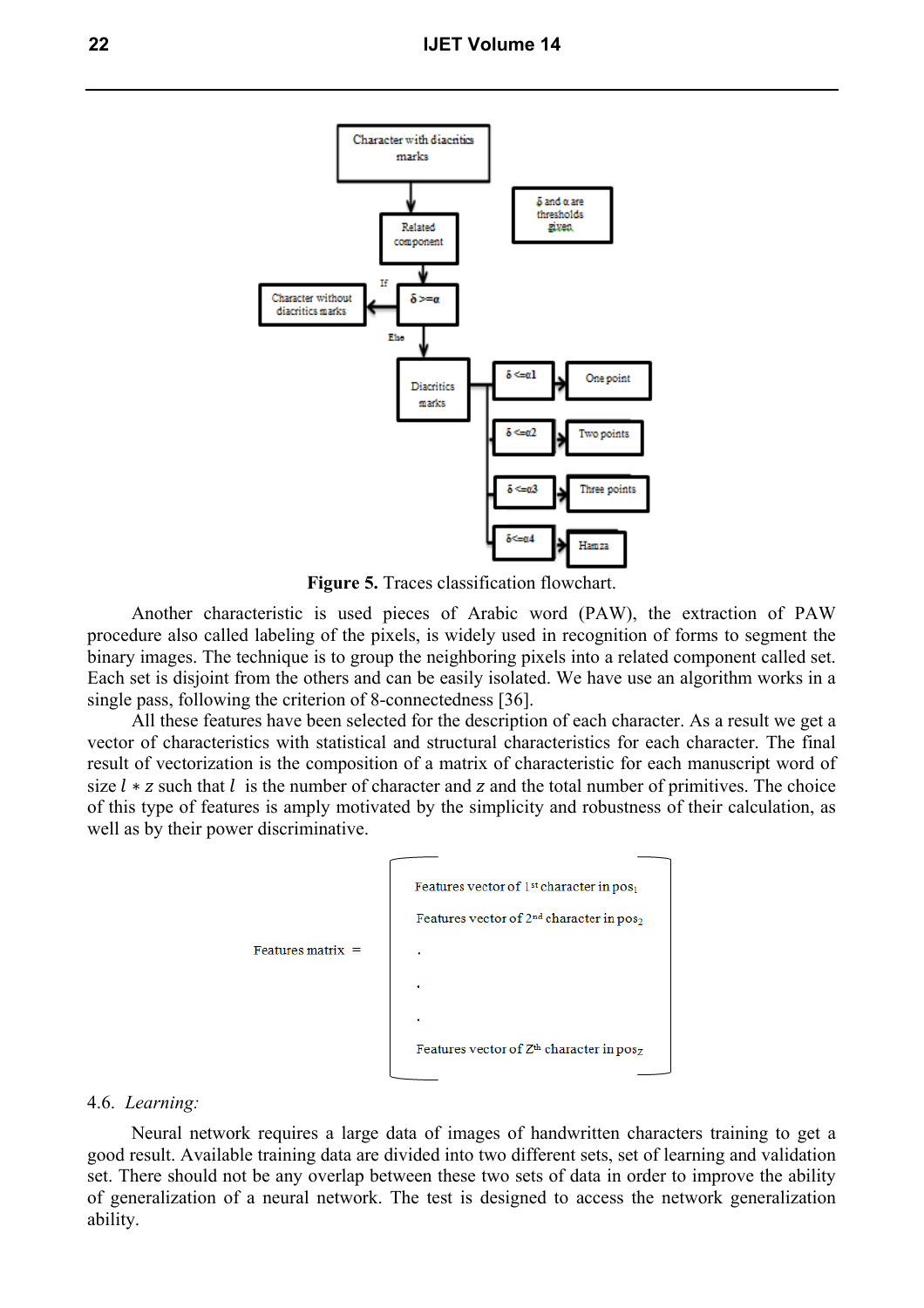| عڪ<br>aid                                           |                        | الرقم          | العدد  | Pos1          | Pos <sub>2</sub> | Pos <sub>3</sub>            | Pos4                | Pos5          | Pos6 | Pos7                | Pos8 |
|-----------------------------------------------------|------------------------|----------------|--------|---------------|------------------|-----------------------------|---------------------|---------------|------|---------------------|------|
|                                                     | وإحد                   | 1              | وإحد   | $\mathcal{G}$ |                  | ➢                           | $\sim$              |               |      | z.                  |      |
| 8<br>$\overline{9}$                                 | $\infty$               | $\overline{2}$ | احد    |               | ≻                | $\sim$                      |                     |               |      | e                   |      |
|                                                     | ننان                   | 3              | اثنان  |               | ٽ                | عذ                          | l                   | Ú             |      | ×                   |      |
| اتنان<br>إثنان                                      | انتا                   | 4              | اثنا   |               | ڙ                | غ                           | L                   |               |      | τ<br>$\mathbb{R}^2$ |      |
| 023<br>022                                          | aj li                  | 5              | ثلاثة  | ڒ             | J                |                             | ڗ                   | ä,            |      | v                   |      |
|                                                     | ally                   | 6              | اربعة  |               | $\cup$           | ڸ                           | $\mathcal{R}% _{0}$ | ä             |      | z                   |      |
| أويعين<br>ربعية                                     | auns                   | $\overline{7}$ | خمسة   | 5             | حم               | سللف                        | ä                   |               |      | 8                   |      |
| 044<br>043                                          |                        | 8              | ستة    | w             | ﯩﻨ               | â                           | ×c                  |               |      | Y.                  |      |
|                                                     | allun                  | 9              | سبعة   | W             | بد               | 오                           | ä                   |               |      | 8                   |      |
|                                                     | شاشة                   | 10             | ثمانية | ڏ             | S                | L                           | ن                   | ىب            | à    | $\Omega$            |      |
| ÷.<br><b>College Street</b>                         | CLUW                   | 11             | تسعة   | ڒ             | سللل             | 又                           | â                   |               |      | OP.                 |      |
| 071<br>064                                          | عشرة                   | 12             | عثىرة  | ع             | حلال             | Y                           | $\ddot{o}$          |               |      | 26.26               |      |
|                                                     | Lul                    | 13             | عثىر   | ع             | حش               | $\mathcal{F}_{\mathcal{A}}$ |                     |               |      | $15 - 15$<br>25.21  |      |
| $\sim$<br>$\sim_{\mathbb{Z}}$<br>new<br>$\tilde{A}$ | $sin(\theta t)$        | 14             | عشرون  | ے             | خنثر             | $\mathcal{F}$               | $\mathcal{S}$       | Ü             |      | 3.3                 |      |
| 092<br>091                                          | $U \nleftrightarrow U$ | 15             | ثلاثون | ڗ             | 人                |                             | ڭ                   | $\rightarrow$ | Ù    | εr.                 |      |



**Figure 6.** Overview of database 1. **Figure 7.** Overview on the test database.

Learning is to establish two types of classes, a class of words and a class of letters. First a list ranked by order of each character position (Fig. 6). The goal is to get the correct character in the first position in this list. Second, a list classified according to the letter (Fig. 8).

| Isolé                            | Fin              | <b>Milieu</b>    | Début            | العرف | الرقم          |
|----------------------------------|------------------|------------------|------------------|-------|----------------|
| bet                              |                  |                  | f                |       | 1              |
| $\smile$                         | سلب              | ᅩ                | یے               | ڀ     | $\overline{2}$ |
| ت                                | ىت               | ۼڎ               | ت                | ت     | 3              |
| ت                                | ﯩﯔ               | غذ               | ت                | ٹ     | 4              |
| $\mathcal{L}$                    | $\approx$        | $\infty$         | $\sim$           | چ     | 5              |
| $\subset$                        | $\epsilon$       | $\propto$        | ン                | ح     | 6              |
| Ć                                | $\dot{\approx}$  | $\approx$        | خ                |       | 7              |
| $\overline{\phantom{0}}$<br>u ki | عد               | ے                | $\supset$        |       | 8              |
| ا ک                              | $\alpha$         | $\sim$           | $\mathcal{L}$    | ذ     | 9              |
| $\sim$ 0.<br>ر                   | Y                |                  | $\cup$           |       | 10             |
| ڵ                                | عز               |                  | ن                | ز.    | 11             |
| $\omega$                         | ـس               | ىللەر            | س                | س     | 12             |
| ىتى                              | ىش               | ىننى             | شُ               | ش     | 13             |
| $\rightarrow$                    | $\triangleright$ | $\triangleright$ | $\triangleright$ | ط     | 14             |

**Figure 8.** Preview on the database 2.

For the dictionary design, it is based on sequences of representative training vectors. This procedure is to present each class by a characteristic vector, then, it optimizes iteratively the partition of the dictionary by using the fast K-means algorithm [43]. The result of this fast K-means is used to initiate a multi-layer perceptron, of which the number of classes of output will be the same as the number K of partitions of the fast K-means. Learning of the HMM and MLP is done separately in four steps:

1) Decode words with the hybrid system databases to create a base of characteristic vectors annotated to the neural network.

2) Train neural network by retro spread of the gradient.

3) Use the new neuron network to calculate the probabilities of observation.

4) Optimize the transition probabilities of the states of the HMM by the Baum-Welch algorithm [42].

This iterative process is repeated throughout the base training up to performance saturation using the Viterbi alignment [42]. It only exploits the sequence of states that make up the best path and forward-backward probabilities, which to redistribute probabilities subsequently on several classes and no longer targets on a single.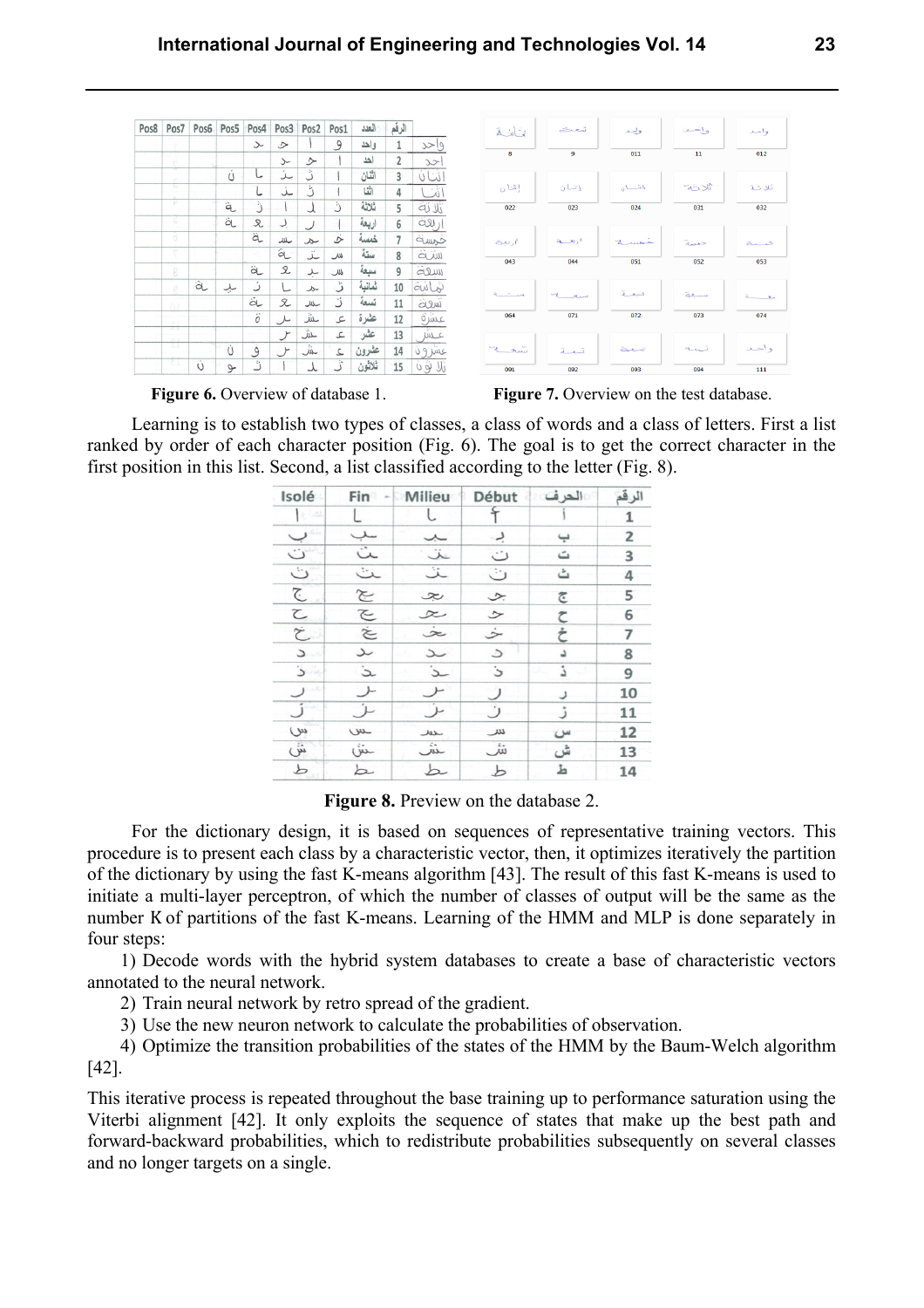#### 4.7. *Classification and recognition:*

Recognition model combines MLP and HMM works to recognize a word as shown in Fig. 2. The Markov model used is organized into columns of states, and each state may only issue a single class of observations. Each column includes N states where N is the number of all possible classes of characters making up the words in the lexicon. In our application, the MLP is upstream with the HMM. Emission probability of the observations are calculated by MLP, transition probabilities are estimated by counting and priori probabilities are obtained by calculating the number of occurrences of each state (class) in the learning base. We adopted a model (Discriminant Path) that has one model for all classes of words, by searching for the optimal path which is based on Bayesian probability. To recognize a word by the system, the likelihood of words is calculated as the sum of probabilities over all possible paths through the HMM model. In this case, the recognition is to determine the path corresponding to the sequence of observation, that is to be found in the model, the suite of states, called sequence of states of Viterbi, that maximizes the quantity  $p(e/o, A)$ , the Viterbi algorithm is used to find the optimal path representing the recognized word. For a word image to be recognized, we will retain one and only a succession of states (classes) provided by the HMM which maximizes the probability of observation. The performance of a classifier can be measured by calculating the three following rates:

rejection rate = 
$$
\frac{\text{number of rejected forms}}{\text{total number of forms}}
$$
 (4)

$$
recognition rate = \frac{number\ of\ recognized\ forms}{total\ number\ of\ forms} \tag{5}
$$

$$
substitution rate = \frac{number of males recognized forms}{total number of forms}
$$
 (6)

The procedure of learning and recognition for a character is the same for a handwritten word.

#### **5. Tests, Results and Discussion**

Our goal was to implement a new method of segmentation into characters and test the effectiveness of this algorithm in a recognition system hybrid neural-Markovian of handwritten Arabic words. To validate the proposed approach, we conducted experiments on two databases of handwritten words, one on a lexicon (Database 1) of size 37 for the literal amounts (Fig. 7), the other (Database 2) of size 34 but formed by the handwritten Arabic letters (Fig. 8). Each base contains about 4440 samples of words manuscripts and 4440 samples for handwritten letters that are written by 120 scripters (secondary students and personal administrative). These databases have been developed by our research team at the laboratory of automatic of Constantine. We have divided the basis of words in two sub-bases, the first contains 80% of the words for the operation of learning and the second contains 20% of the words for testing (Fig. 9), for the character database we also added about 5500 samples for the different letter formats from the DBAHCL database [54].



**Figure 9.** Creating database flowchart.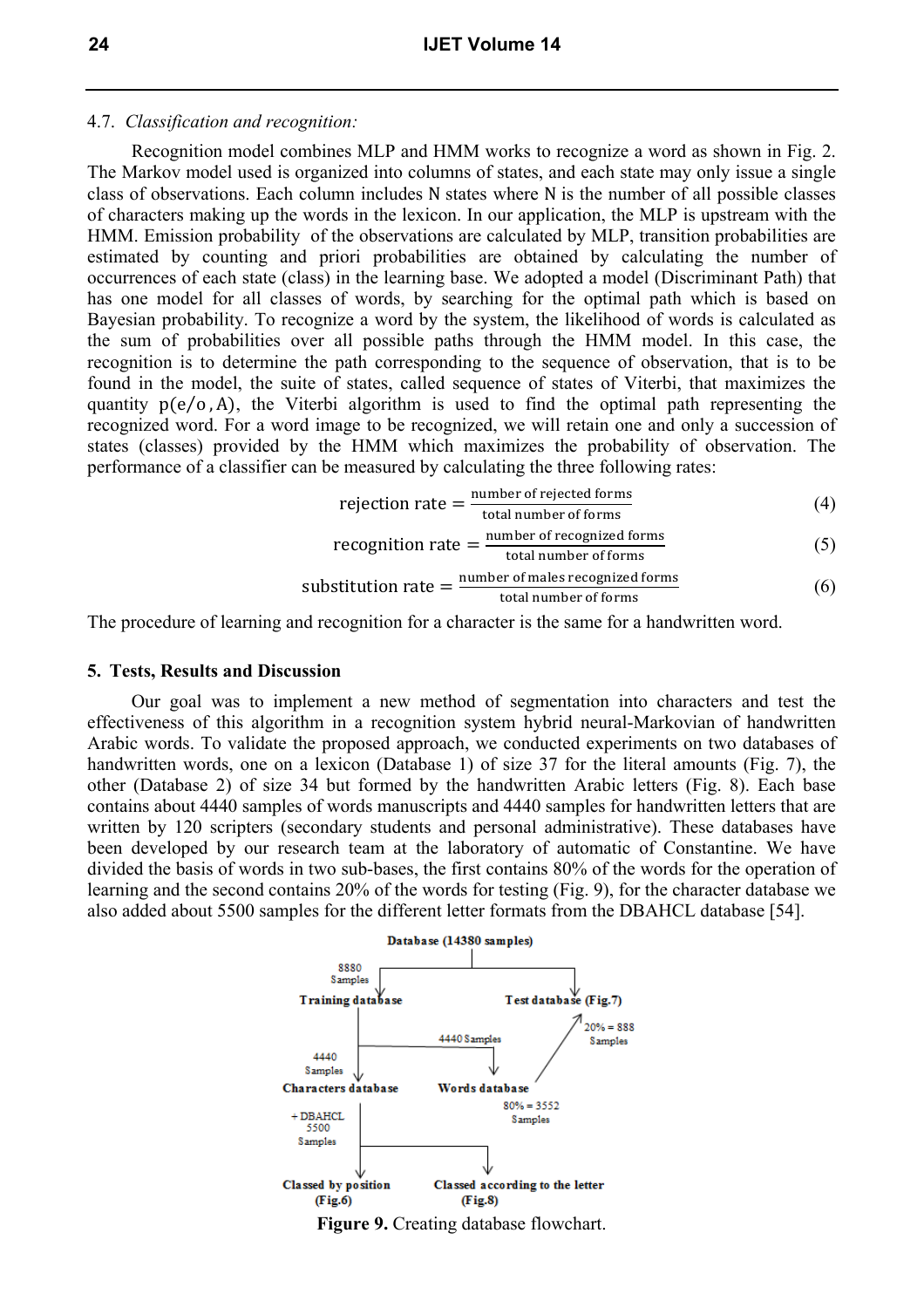Several tests were conducted to assess the recognition rate of the system according to the segmentation procedure of the words image in print.

| Characters groups         | Isolated | Beginning | End          | middle |
|---------------------------|----------|-----------|--------------|--------|
| Recognition rate $(\%)$   | 100      | 98.7      | 97.2         | 86.4   |
| Error rate $(\% )$        |          |           | 17           | 4.6    |
| Substitution rate $(\% )$ |          | 0.3       | $\mathbf{1}$ | Q      |

**Table 1.** Success and error rates obtained for different position of the arabic word.

We have a recognition rate of character at the beginning of word of 98.7%, this shows that the majority of the characters are recognized in the first position, where a perfect recognition of the overall word (Table 1). According the results obtained (Tables 1-3), we notice that it is no big error at recognition except for characters س and ش because of the similarity of these characters. We also reach substitution rates of 0% for the characters ( $, \leftrightarrow, \circ, \circ, \circ$ ,  $\circ$ , and  $\circ$ ), it shows the great potential and the ability of recognition of our system to recognized handwritten Arabic characters. We can also see that some characters are very confused with similar characters (ex:  $\tau$ ,  $\zeta$  and  $\dot{\tau}$ ), the small distinction of the structure and position of the diacritical point causes challenges for some similar characters. There are also certain traits of the characters are missing with the structure of the character. Other characters may have an extra stroke.

Maybe these arguments of the difficulty of recognition of Arabic characters are the main reason why some words are very difficult to recognize as ( تسعة and تسعة).

| Arabic<br>letters |             | Rates $(\% )$ |              | Arabic  |             | Rates $(\% )$ |              |
|-------------------|-------------|---------------|--------------|---------|-------------|---------------|--------------|
|                   | recognition | reject        | substitution | letters | recognition | reject        | substitution |
|                   | 100         |               |              |         | 98          |               |              |
|                   | 100         |               |              |         | 97          |               |              |
|                   | 100         |               |              |         | 90          |               |              |
|                   | 97          |               |              | ٹ       | 98          |               |              |
| چ                 | 94          |               |              |         | 100         |               |              |
|                   | 99          |               |              |         | 98          |               |              |
|                   | 98          |               |              |         | 100         |               |              |
|                   | 98          |               |              |         | 100         |               |              |
|                   | 89          |               |              | ئ       | 93          |               |              |
|                   | 97          |               |              |         | 100         |               |              |
|                   | 98          |               |              | ى       | 98          |               |              |
| س                 | 89          |               |              | ي       | 100         |               |              |
| ش                 | 87          |               |              |         | 96          |               |              |
| ط                 | 95          |               |              |         | 90          |               |              |
| Ľ                 | 93          |               |              | ص       | 98          |               |              |
|                   | 99          |               |              | ض       | 94          |               |              |

**Table 2.** Success and error rates obtained from the database of the character.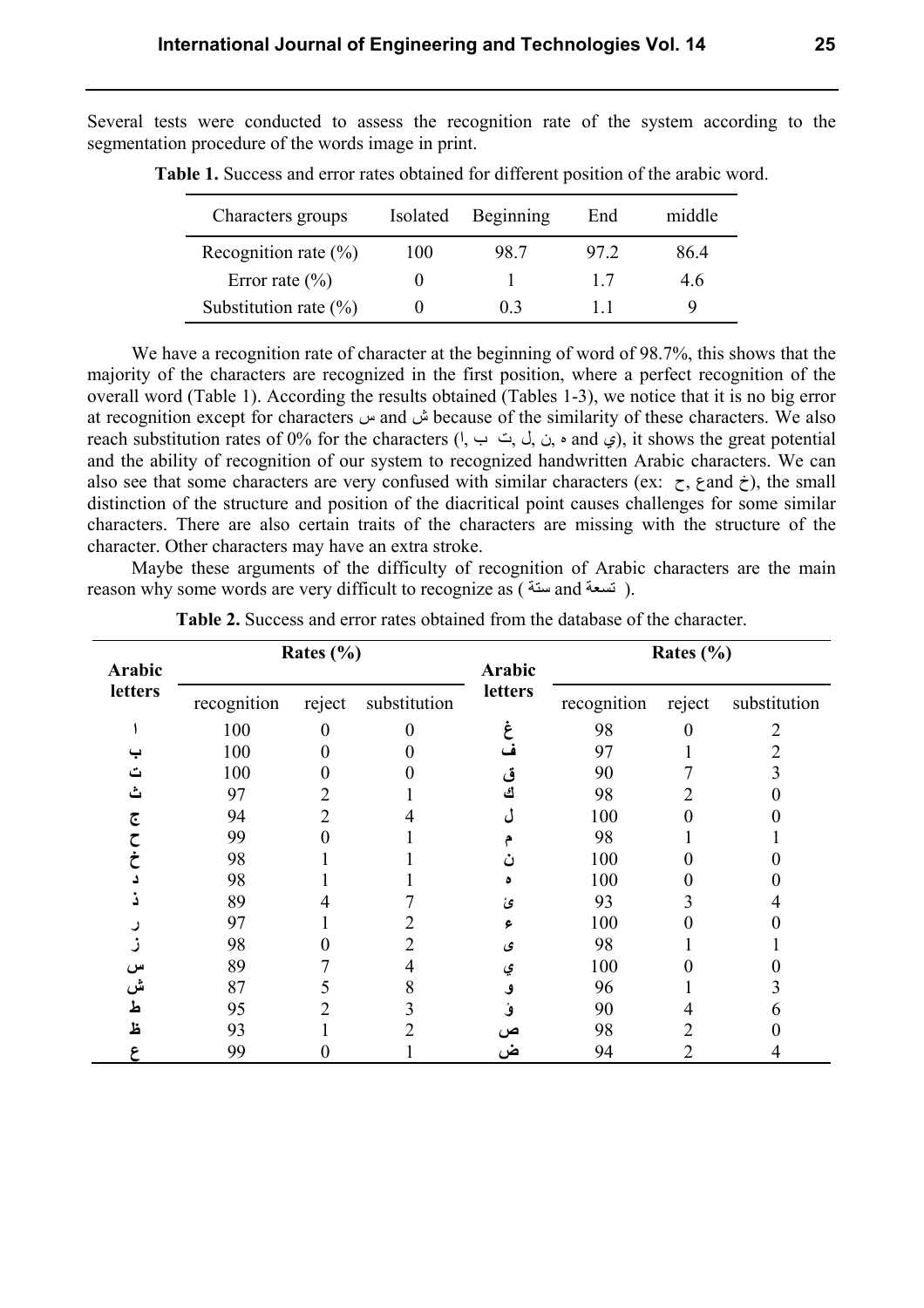| Arabic         | Rates $(\% )$ |                |                | Arabic   |             | Rates $(\% )$    |                  |
|----------------|---------------|----------------|----------------|----------|-------------|------------------|------------------|
| Words          | recognition   | reject         | substitution   | words    | recognition | reject           | substitution     |
| واحد           | 98.25         | 0.3            | 0.2            | تسعون    | 91.56       | 3.4              | 5.04             |
| اثنان          | 98.76         |                | 0.04           | مائة     | 97          | 1                | $\overline{2}$   |
| ثلاثة          | 86.5          | 11.3           | 2.2            | مئة      | 94          | $\overline{2}$   | $\overline{4}$   |
| اربعة          | 98.06         | $\mathbf{1}$   | 0.94           | مائتان   | 86.7        | 5                | 8.3              |
| خمسة           | 88.67         | 11             | 0.33           | ثلاثمائة | 98.5        | 1.1              | 0.4              |
| ستة            | 91.04         | 5.45           | 3.51           | أربعمائة | 83          | 5                | 12               |
|                | 96.38         | 2.42           | 12             | خمسمائة  | 91.56       | 3.4              | 5.04             |
| سبعة<br>ثمانية | 97            | $\overline{2}$ | 1              | ستمائة   | 93          | 3                | 4                |
| تسعة           | 93            | $\overline{3}$ | $\overline{4}$ | سبعمائة  | 97          | $\overline{2}$   |                  |
| عشرة           | 98.7          | 0.9            | 0.4            | ثمانمائة | 86.7        | 5                | 8.3              |
| عشر            | 97            |                | $\overline{2}$ | تسعمائة  | 100         | $\boldsymbol{0}$ | $\boldsymbol{0}$ |
| عشرون          | 98.7          | 0.9            | 0.4            | ألف      | 99          |                  | $\overline{0}$   |
| ثلاثون         | 94            | $\overline{2}$ | $\overline{2}$ | آلاف     | 98.7        | 0.8              | 0.5              |
| اربعون         | 98.7          | 0.9            | 0.4            | ألفا     | 100         | $\boldsymbol{0}$ | $\boldsymbol{0}$ |
| خمسون          | 91.56         | 3.4            | 5.04           | ألفان    | 100         | $\overline{0}$   | $\overline{0}$   |
| ستون           | 91.56         | 4.3            | 5.04           | دينار    | 98          |                  |                  |
| سبعون          | 96.38         | $\overline{2}$ | 12.42          | جزائر ي  | 90.24       | 6.76             | 3                |
| ثمانون         | 97            | 2              |                | احد      | 99          |                  | $\boldsymbol{0}$ |

**Table 3.** Success and error rate obtained from the database of the word.

**Table 4.** Recognition and error rate achieved on our databases.

| Rates $(\% )$     | Words database | Character database |
|-------------------|----------------|--------------------|
| Recognition rate  | 94.7           | 96.31              |
| Rejection rate    | 02.79          | 01.56              |
| Substitution rate | 03 O9          | N2 12              |

At character level, the recognition error is 3.37% and the success rate is 97.17%. This shows that the majority of the characters are recognized hybrid network that gave us a rate of recognition words of 94.7%. Taking into account the context by hybrid system brings an increase in the rate of recognition (Table 4).

We conducted a precise research at the level of each step in the process of recognition and we noticed that the images of these words have lost information at the level of the acquisition and sometimes the skeletisation. So this is the poor quality of the images that has disrupted the recognition process and the bad writing of some writers. Fig. 10 shows typical examples of recognition errors



**Figure 10.** Samples examples for bad writing.

## **6. Conclusion and Prospects**

Our goal is off-line recognition of handwritten Arabic words with a limited vocabulary using an analytical method with application on the Arabic literal amounts. In order to achieve an off-line handwritten Arabic words recognition system we have made first necessary transformations to process forms. They show different aberrations of the acquisition system which must be to guard before starting any procedure of recognition. In order to better characterize the image of the word,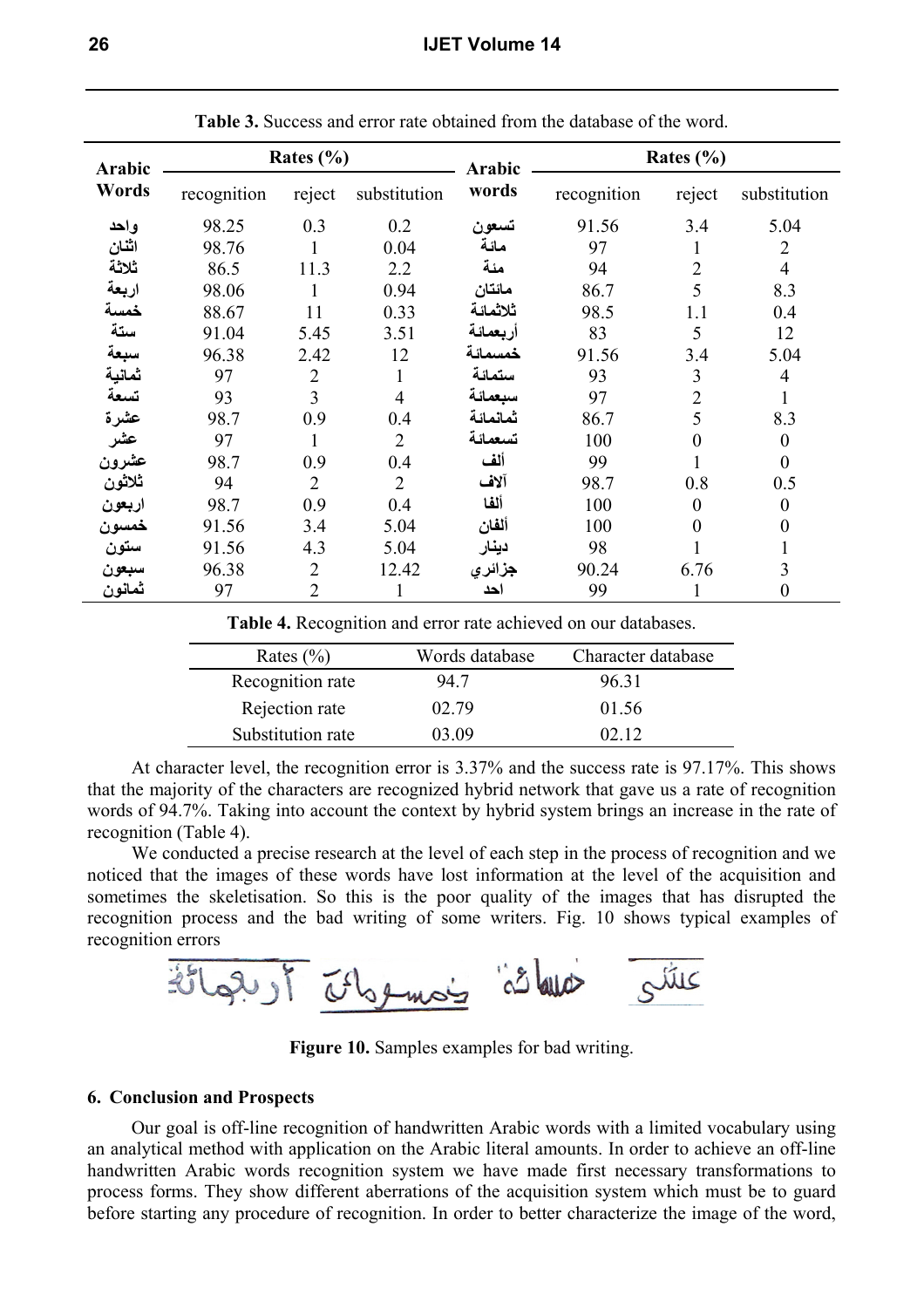we segment it into series of characters and from each of these characters, we calculate a vector of parameters. This allows us to describe the image of the word by a matrix of features or each line represents a vector of characteristics of the character of the word. For Arabic handwriting recognition rate depends on the segmentation so we based on the analytical approach for the development of segmentation technique because a good segmentation maintains the full character making it easy for operations that follow (extraction of parameters and recognition). The work on the recognition of handwriting showed recognition system performance can be improved by using a combination of statistical and structural characteristics. Indeed, a bad choice of primitives influences negatively on the results even if a very powerful classifier is used. Recognize an object is decided that the vector characterizing the object analyzed to recognize close to the vector memorized at the time of the training. The choice of classifier is based on its speed and its ability to deal with heterogeneous data. HMMs are considered among the most frequently used and successful methods in the recognition of off-line Arabic manuscript words. As the Arabic script is cursive nature, one of the major obstacles encountered in an effort to improve the Arabic handwriting recognition is the lack of effective and efficient solutions to the problem of segmentation. The originality of our approach is that it is possible to propose a recognition system taking into account diacritics with their characters in the segmentation, the main interest of this technique that it is easier to find the set of potential segmentation points. In this system, the model applied to a vocabulary of the literals amounts. A new hybrid model type neural-Markovian allows incorporating more contexts by setting the diacritics to their characters. The reduction of the lexicon using a sophisticated segmentation algorithm while introducing a new modeling of words.

We showed that the results are promising with a general recognition rate of 98.59% for words and 94.85% for characters. Poor recognition of the word or characters is because of several factors, including the number of characters, the complexity of each character, the similarity between the characters, in addition to the quality of the database and the means of exercising it.

## **Conflict of Interest**

The author(s) declare(s) that there is no conflict of interest.

#### **Acknowledgments**

The authors would like to thank the anonymous reviewers for any comments and suggestions that enhance the technical and scientific quality of this paper. The authors would also like to thank the members of laboratory, for their valuable suggestions and comments, which helped us to improve this paper.

#### **References**

- [1] I. Yousef, A. Shaout, Off-line Handwriting Arabic Text Recognition: A Survey, Inter. J, Advanced Research in Computer Science and Software Engineering. 7(4) (2014).
- [2] A.M. Ali, A classifier for Arabic handwritten characters based on supervised self-organizing map neural network, in: Proc. Inter. Conf. Mathematical models for engineering science, 2010.
- [3] M. Ali et al., Fuzzy Logic approach to Recognition of Isolated Arabic Characters, Int. Jour. Computer Theory and Engineering. 1(2) (2010) 119-124.
- [4] Y. El-glaly, F. Quek, Isolated Handwritten Arabic Character Recognition using Multilayer Perceptrons and K Nearest Neighbor Classifiers, unpublished, 2011.
- [5] D. Laslo, A. Al-Hamadi, M. El-Zobi, An Active Shape Model based approach for Arabic handwritten character recognition, in: Proc. IEEE  $11<sup>th</sup>$  Inter. Conf. Signal Process (ICSP), Vol. 2, 2012.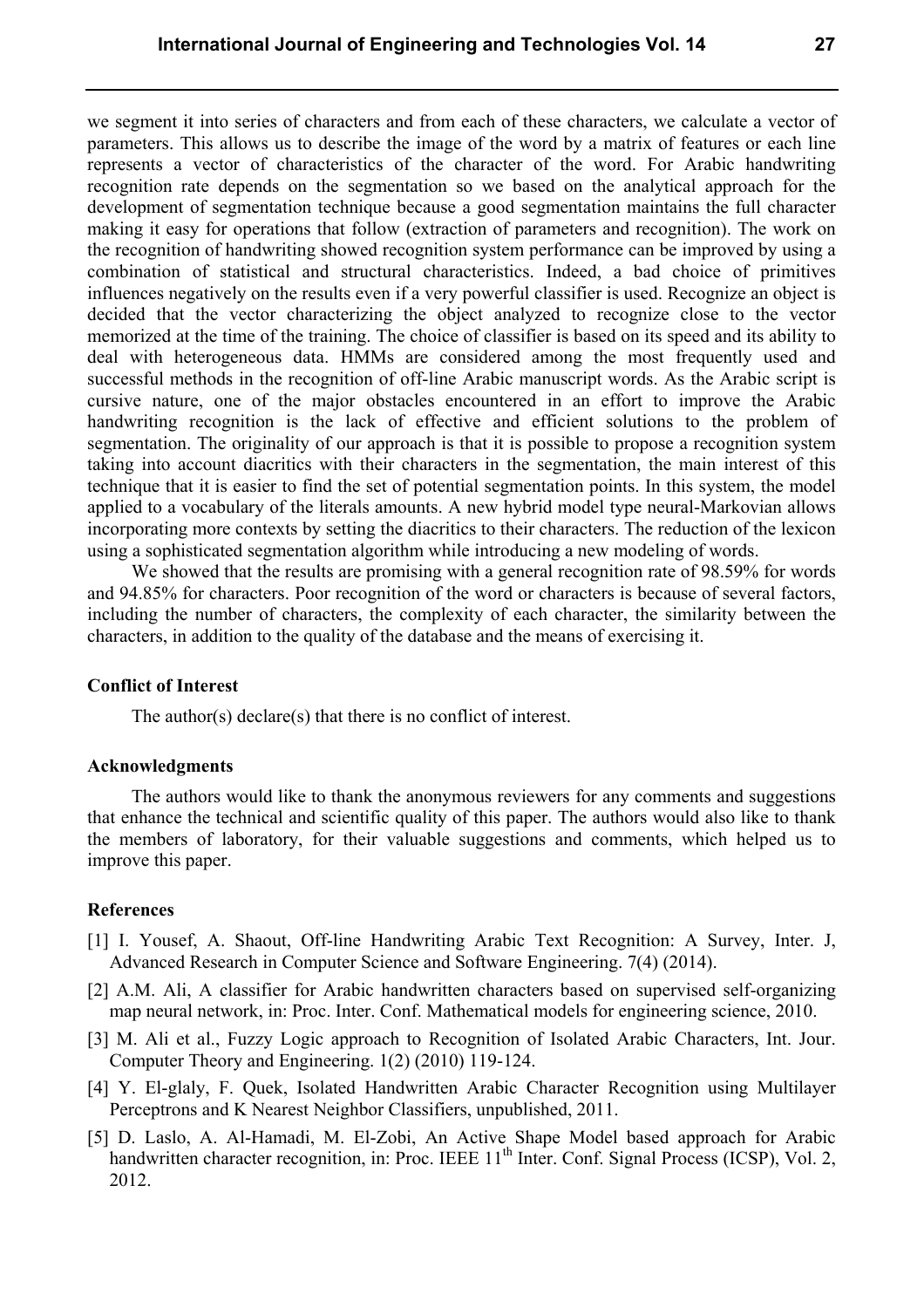- [6] F.H. Zawaideh, Arabic Hand Written Character Recognition Using Modified Multi-Neural Network, Int. J. Emerging Trends in Computing and Information Sciences. 7(3) (2012) 1021- 1026.
- [7] A. Sahlol, S. Cheng, A Novel Method for the Recognition of Isolated Handwritten Arabic Characters," Inter. J, Computer Vision and Patt. Recogn., preprint, 26 Feb 2014, arXiv:1402.6650.
- [8] S.A. Azeem, M. El-Meseery, Arabic Handwriting Recognition Using Concavity Features and Classifier Fusion," in: Proc. IEEE 10<sup>th</sup> Inter. Conf. Machine Learning and Applications and Workshops (ICMLA), Vol. 1, 2011, pp. 200–203.
- [9] S. A. Mahmoud, S. O. Olatunji, Handwritten Arabic numerals recognition using multi-span features & Support Vector Machines, IEEE  $10<sup>th</sup>$  Inter. Conf. Information Sciences Signal Processing and their Applications (ISSPA), 2010, pp. 618-621.
- [10] M.T. Parvez, S. Mahmoud, Arabic Handwritten Alphanumeric Character recognition using Fuzzy Attributed Turning Functions," Inter. J, Patt Recogn. 46(1) (2013) 141-154.
- [11] I. Lawal et al., Recognition of handwritten Arabic (Indian) numerals using freeman's chain codes and abdicative network classifiers, in: IEEE 20<sup>th</sup> Inter. Conf. Patt. Recogn., 2010, pp. 1884–1887.
- [12] G.F. Soleimanian, E.A. Zadeh, Artificial Neural Network Application in Letters Recognition for Farsi/Arabic Manuscripts, Inter. J. Scientific & Technology Research. 8(1) (2012) 90-94.
- [13] A. Boukharouba, A. Bennia, Recognition of Handwritten Arabic words using a neuro-fuzzy network, Proc, 1<sup>st</sup> Mediterranean. Confer. Intell. Systems and Automation, 2008, pp. 254-259.
- [14] E. Augustin, Reconnaissance de mots manuscrits par systèmes hybrides Réseaux de Neurones et Modèles de Markov Cachés, PhD thesis, Rene Descartes Univ., Paris V, 2001.
- [15] A. Boukharouba, A. Bennia, Recognition of Handwritten Arabic Literal Amounts Using a Hybrid Approach, Cognitive Computation. 2(3) (2011) 382–393.
- [16] Y. Osman, Segmentation algorithm for Arabic handwritten text based on contour analysis, IEEE Inter. Conf, Computing, Electrical and Electronics Engineering (ICCEEE), 2013.
- [17] S. Alma'adeed, C. higgens, D. Elliman, Recognition of off-line handwritten arabic words using hidden markov model approach, in: Proc. 16th Inter. Conf, Patt. Recogn. 3 (2002) 481-484.
- [18] A.M. Gouda, M.A. Rashwan, Segmentation of connected Arabic characters using hidden markov models, IEEE Inter. Conf. Comput. Intell, Measurement Systems and Applications CIMSA, 2004, pp. 115-119.
- [19] Y. Boulid, A. Souhar, M.Y. Elkettani, Segmentation approach of Arabic manuscripts text lines based on multi agent systems, Inter. J. Comput. Information Systems and Industrial Management Applications. 8 (2016) 173-183.
- [20] F.B. Samoud, S.S. Maddouri, H. Amiri, Three Evaluation Criteria's Towards a Comparison of Two Characters Segmentation Methods for Handwritten Arabic Script, Inter. Conf. Handwriting Recogn., 2012.
- [21] Z. Tamen, H. Drias, How to overcome some segmentation problems in a constrained handwritten arabic character recognition system, IEEE  $10<sup>th</sup>$  Inter. Conf, Information sciences signal processing and their applications (isspa), 2010.
- [22] A. Lawgali et al., Automatic segmentation for Arabic characters in handwriting documents, in: 18<sup>th</sup> IEEE Inter. Conf. Image Processing (ICIP), 2011, pp. 3529-3532.
- [23] J.H. Al-Khateeb et al., "Offline handwritten Arabic cursive text recognition using Hidden Markov Models and re-ranking," Patt. Recogn. Letters. 8(32) (2011) 1081-1088.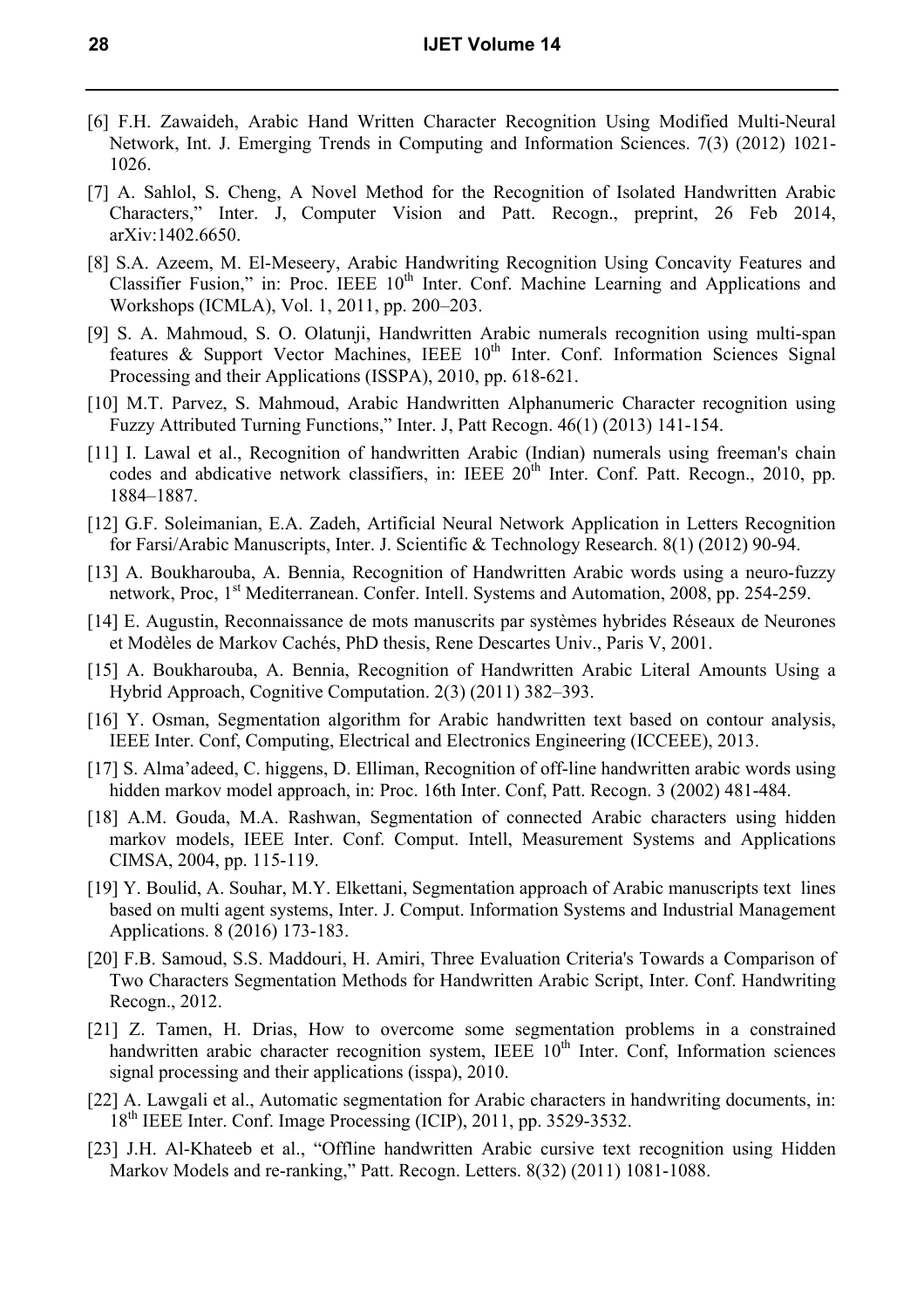- [24] M. El-zobi et al., A Hidden Markov Model-Based Approach with an Adaptive Threshold Model for Off-Line Arabic Handwriting Recognition, in:  $12<sup>th</sup>$  IEEE Inter. Conf. In Document Analysis and Recognition, 2013, pp. 945-949.
- [25] R.S. Hussien, A.A. Elkhidir, M.G. Elnourani, Optical Character Recognition of Arabic handwritten characters using Neural Network, in: Proc. Inter. Conf. Comput. Control. Networking. Electronics and Embedded Systems Engineering, 2015, pp. 456-461.
- [26] A. El-Adel et al., Dyadic Multi-resolution Analysis-Based Deep Learning for Arabic Handwritten Character Classification, in: Proc. 27<sup>th</sup> IEEE Inter. Conf. Tools with Artificial Intelligence (ICTAI), 2015, pp. 807-812.
- [27] M. Elleuch, N. Tagougui, M. Kherallah, Arabic handwritten characters recognition using Deep Belief Neural Networks, in: Proc. 12th Inter. Multi-Conf. Systems, Signals & Devices (SSD), 2015, 1-5.
- [28] M. Shatnawi and S. Abdallah, Improving Handwritten Arabic Character Recognition by Modeling Human Handwriting Distortions, ACM Trans. Asian Low-Resour, Lang Inf. Process. 15 (2015) 1-12.
- [29] M. Kef, L. Chergui, S. Chikhi, A novel fuzzy approach for handwritten Arabic character recognition, Pattern Analysis and Applications. (2015) 1-16.
- [30] J. Al-Abodi, X. Li, An effective approach to offline Arabic handwriting recognition, Computers and Electrical Engineering. 6(40) (2014) 1883-1901.
- [31] A. Lawgali, M. Angelova, A. Bouridane, A Framework for Arabic Handwritten Recognition Based on Segmentation, Inter. J. Hybrid Information Technology. 7 (2014) 413-428.
- [32] A. Benouareth, M. Sellami, Proposition d'une méthode structurelle pour la reconnaissance des mots arabes manuscrits par approche globale, Jour. Communication INI, Alger, 1998, pp. 121- 131.
- [33] A. Kundu et al., Arabic handwriting recognition using variable duration HMM, in:  $9<sup>th</sup>$  IEEE Inter. Conf. In Document Analysis and Recognition. 2 (2007) 644-648.
- [34] A. Pervez, Y. Al-Ohali, Arabic Character Recognition: Progress and Challenges, Inter. Conf. Advanced Comput. Science Applications and Technologies. (2012).
- [35] M. Pechwitz, V. Maegner, HMM Based approach for handwritten Arabic Word Recognition Using the IFN/ENIT– DataBase, ICDAR'03, 2003, pp. 890-894.
- [36] P. Dreuw, S. Jonas, H. Ney, White-space models for offline Arabic handwriting recognition, in:  $19<sup>th</sup>$  Inter. Conf, Patt Recogn, 2008, pp. 1-4.
- [37] A. Benouareth, A. Ennaji, M. Sellami, Arabic Handwritten Word Recognition Using HMMs with Explicit State Duration, EURASIP. J. Advances in Signal Processing. ID 247354 (2008).
- [38] R.A. Mohamad, L. Likforman-Sulem, C. Mokbel, Combining slanted-frame classifiers for improved HMM-based Arabic handwriting recognition, IEEE Trans. Patt. Analysis and Machine Intell. 7(31) (2009) 1165-1177.
- [39] H. Al-Khateeb et al., Word-based Handwritten Arabic Scripts Recognition using DCT Features and Neural network Classifier, in: 5th Inter.Multi-Conf, Systems, Signals and Devices, 2008, pp.  $1-5.$
- [40] A. El-Sawy, M. Loey, H. EL-Bakry, Arabic Handwritten Characters Recognition using Convolutional Neural Network, WSEAS Trans. Comput. Research. 5 (2017) 2415-1513.
- [41] A.F. Gernot, Markov models for pattern recognition from theory to applications, Advances in Computer Vision and Pattern Recognition, 2nd edition, Springer, October 2013.
- [42] L.R. Rabiner, A tutorial on hidden Markov models and selected applications in speech recognition, IEEE Proc. 2(77) (1989)2 57–286.
- [43] R.C. Gonzalez, R.E. Woods, Digital Image Processing, 2<sup>nd</sup> edition, Addison Wesley, 2001.